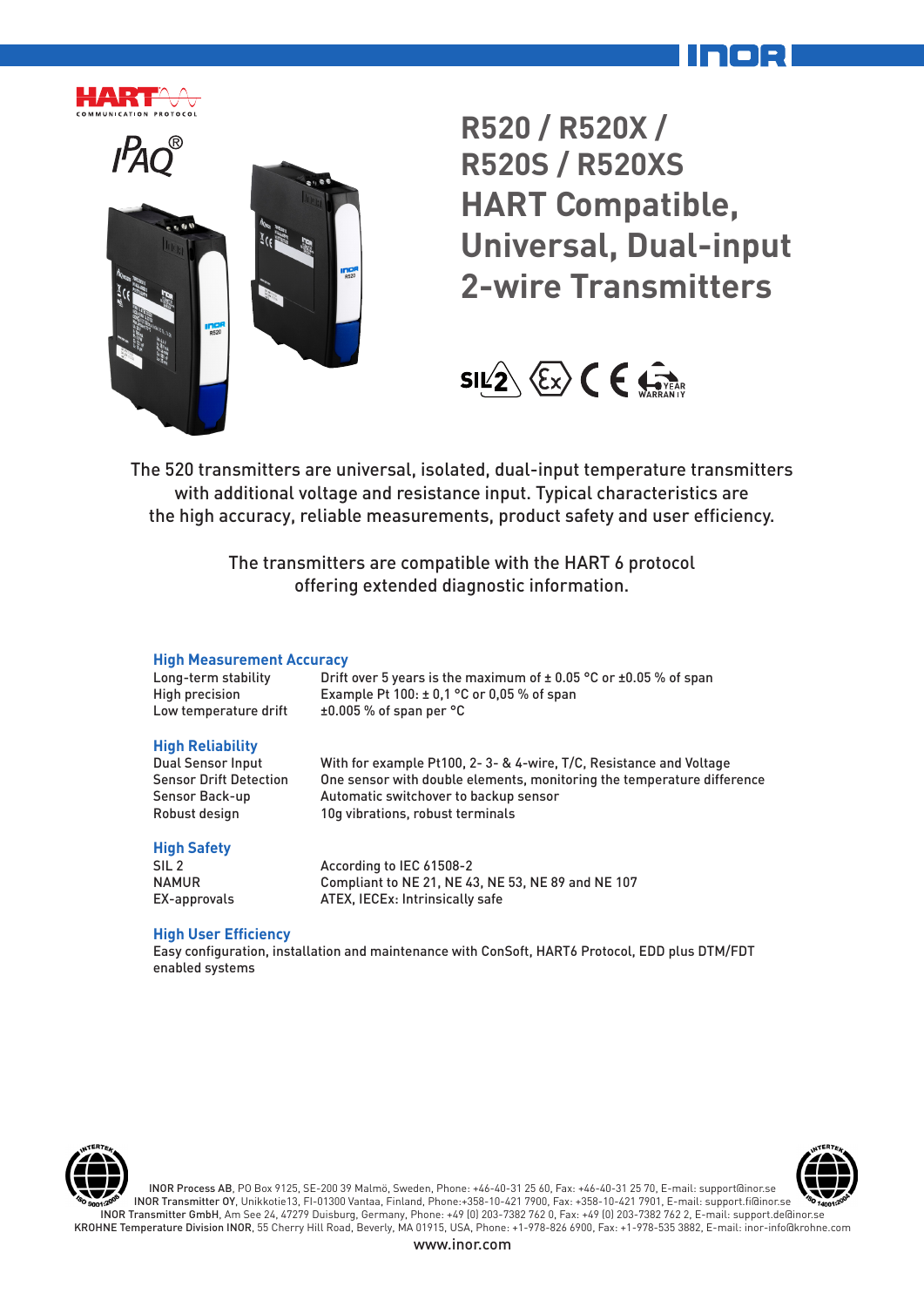### **Features of the 520 transmitters**

#### **Basic accuracy and long-term stability**

The combination of a high-efficient 50-point linearization and an electronic design based on the most precise and "zero-drift" technology results in a high basic accuracy and excellent long-term stability. The drift over 5 years is guaranteed to maximum of ±0.05 °C or ±0.05 % of the measuring span.

#### **Ambient temperature stability**

Features like continuous self-calibration of the input AD converter in every measurement cycle and a "zero-drift" current generation of the output DA converter have strongly reduced the ambient temperature influence to a minimum.

#### **Customized linearization**

For resistance and mV inputs, the 50-point Customized Linearization can provide a correct process value, in a choice of engineering units, for a sensor with non-linear input/output relation.

#### **Adjustable filtering**

For smoothing down instabilities on the input, an additional filter, with an adjustable filtering level can be activated.

#### **Sensor matching doubles the accuracy**

This function compensates for deviations (compared to actual standard values) in connected sensors. A reduction of the total measurement error, for the sensor/transmitter combination, of more than 50 % is typical.

#### **Sensor backup**

Dual-sensor input allows for backup between two sensors. Should a lead break or short-circuit be detected on one of the sensor circuits, an automatic switchover to the intact sensor will occur.

#### **Single-sensor or dual-sensor input**

The dual-sensor input for RTD, Resistance or Thermocouple allows for 3 output alternatives, each represented by a 4-20 mA signal:

- 1. The measured value of sensor 1
- 2. The measured value of sensor 2
- 3. A calculated value from sensor 1 and 2, e.g. Difference, Average, Minimum and Maximum.

#### **Sensor drift monitoring**

If an RTD or thermocouple with double sensor elements is used, the 520 transmitters can detect sensor drift by checking the reading from both elements. If the difference is above a user-defined level, this will be indicated in ConSoft and with a diagnostic HART message, and the output signal can be forced upscale or downscale.

#### **Sensor isolation monitoring**

The isolation resistance of thermocouples and RTD's as well as the cabling between sensor and transmitter is being monitored. If the isolation is below a user-defined level, this will be indicated in ConSoft and with a diagnostic HART message, and the output signal can be forced upscale or downscale. This feature requires an extra lead inside the thermocouple or RTD.

#### **Measurements with RTD's and potentiometers**

The 520 transmitters accept inputs from standardized Platinum RTDs acc. to IEC 60751 and JIS C 1604, Nickel RTD's acc. to DIN 43760 and Cu10 acc. to Edison Cu Windings No. 15.

Input for plain resistance, such as potentiometers, up to 4000  $\Omega$  is available.

2-, 3- or 4-wire connection can be chosen for single-input and dual-input (See Input connections below).

#### **Measurements with Thermocouples and plain voltage**

The 520 transmitters accept inputs from 10 types of standardized thermo¬couples as well as plain mV input up to 1000 mV. For T/C input, the CJC (Cold Junction Compensation) is either fully automatic, by means of an internal accurate sensor, external with Pt100 sensor or fixed by entering an external CJ temperature.

#### **SIL 2 compliance**

Based on a hardware assessment according to IEC 61508-2, consisting of a FMEDA done by Exida, R520S and R520XS are suitable for use in SIL 2 rated Safety Instrumented Systems (SIS). See the Safety Manual for details.

#### **ConSoft configuration software**

The PC configuration software, ConSoft, is a versatile and user-friendly tool for transmitter configuration, loop check-up and sensor diagnostics. It runs on Windows NT, 2000, XP, Vista and Windows 7. All features described in this data sheet are handled in a simple and fail-safe way.

ConSoft is part of the complete Configuration Kit ICON, which also contains a USB Interface and necessary cables.

#### **Configuration alternatives**

In addition to ConSoft (see above) the following configuration alternatives are available: Hand held communicator, e.g. FC375 (Emerson) Management systems, e.g. AMS (Emerson) and PDM (Siemens) EDD enabled systems – "520 EDD" available on our website. DTM/FDT enabled systems – "520 DTM" available on our website.

#### **HART 6 compliance**

The 520 transmitters are fully compliant with the HART 6 protocol as well as the previous HART 5.

HART 6 offers the possibility to receive diagnostic information such as sensor errors or sensor conditions, input wiring resistance too high, sensor backup mode, transmitter error etc. See User Instructions for details.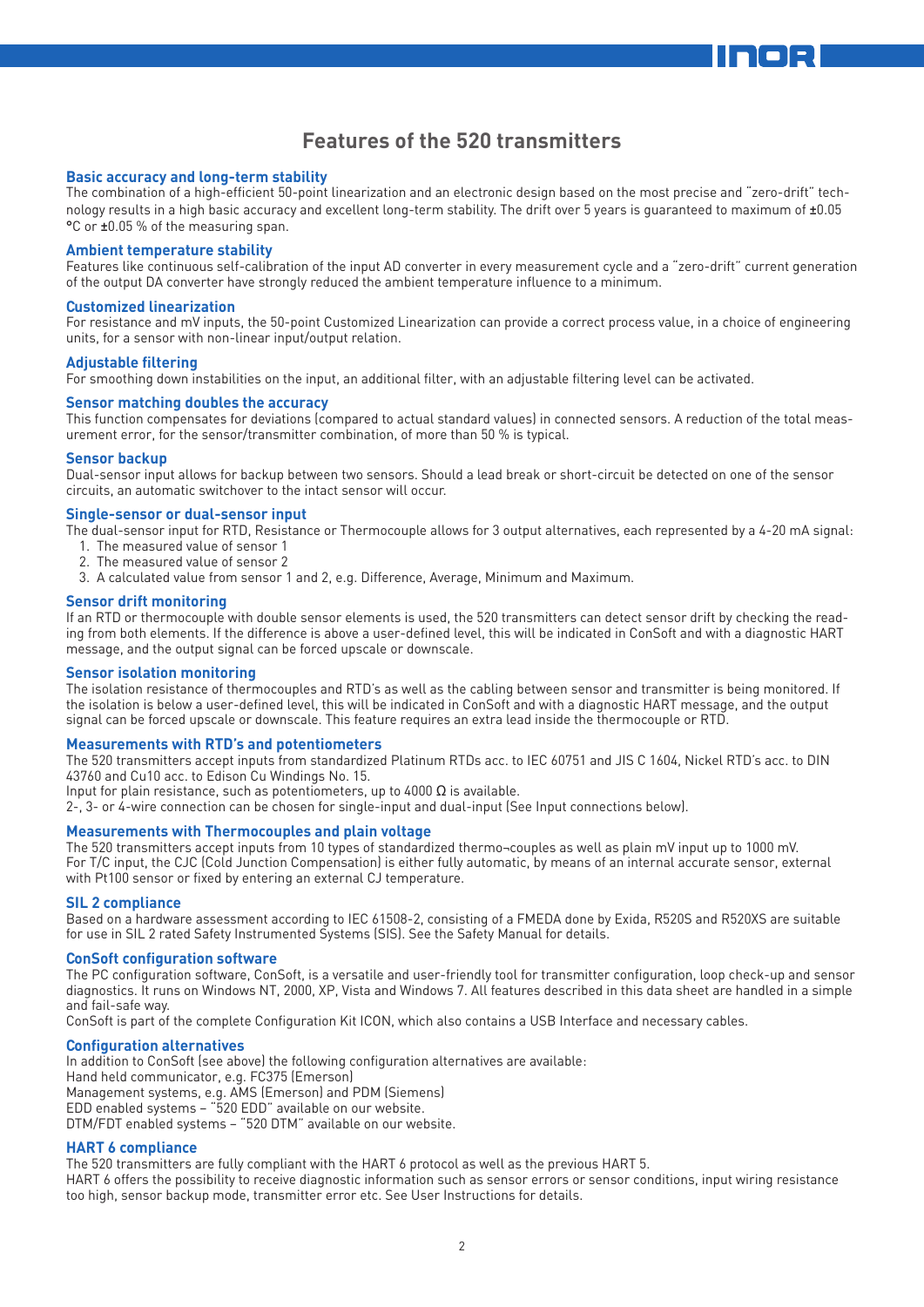# **IINOR**

# **Specifications**

| iliput KTD                                    |                                 |                                                                             |  |
|-----------------------------------------------|---------------------------------|-----------------------------------------------------------------------------|--|
| Pt100                                         | $[IEC 60751, \alpha=0.00385]$   | $-200$ to $+850$ °C                                                         |  |
| $Pt X [10 \le X \le 1000]$                    | $[IEC 60751, \alpha=0.00385]$   | Corresp. to max. 4 000 $\Omega$                                             |  |
| Pt100                                         | $[JIS C 1604, \alpha=0.003916]$ | $-200$ to $+850$ °C                                                         |  |
| <b>Ni100</b>                                  | (DIN 43760)                     | $-60$ to $+250$ °C                                                          |  |
| N <sub>i</sub> 120                            | (Edison Curve No. 7)            | $-60$ to $+250$ °C                                                          |  |
| <b>Ni1000</b>                                 | (DIN 43760)                     | $-50$ to $+180$ °C                                                          |  |
| Cu10                                          | (Edison Copper Windings No. 15) | $-50$ to $+200$ °C                                                          |  |
| Input connection                              |                                 | See "Input connections" below                                               |  |
| Sensor current                                |                                 | $≤300 \mu A$                                                                |  |
| Maximum sensor wire resistance                | 3- and 4-wire connection        | $50$ Ω/wire                                                                 |  |
|                                               | 2-wire connection               | Compensation for 0 to 40 $\Omega$ loop resistance                           |  |
| <b>Input Resistance / Potentiometer</b>       |                                 |                                                                             |  |
| Range, resistance                             |                                 | 0 to 4000 $\Omega$                                                          |  |
| Range, potentiometer                          |                                 | 100 to 4000 $\Omega$                                                        |  |
| Zero adjustment                               |                                 | Within range                                                                |  |
| Minimum span                                  |                                 | $10 \Omega$                                                                 |  |
| Customized linearization                      |                                 | Up to 50 points                                                             |  |
| Sensor current                                |                                 | $≤300 \mu A$                                                                |  |
| Input connections                             |                                 | See "input connections" below                                               |  |
| Maximum sensor wire resistance                |                                 | $50 \Omega /$ wire                                                          |  |
| <b>Input Thermocouple</b>                     |                                 |                                                                             |  |
| T/CB                                          | Pt30Rh-Pt6Rh (IEC 60584)        | 400 to +1800 °C                                                             |  |
| $T/C$ $C$                                     | W5-Re (ASTM E 988)              | 0 to +2315 $^{\circ}$ C                                                     |  |
| $T/C$ D                                       | W3-Re (ASTM E 988)              | 0 to +2315 °C                                                               |  |
| T/C E                                         | NiCr-CuNi (IEC 60584)           | $-200$ to $+1000$ °C                                                        |  |
| T/CJ                                          | Fe-CuNi (IEC 60584)             | $-200$ to $+1000$ °C                                                        |  |
| $T/C$ K                                       | NiCr-Ni (IEC 60584)             | $-200$ to $+1350$ °C                                                        |  |
| $T/C$ N                                       | NiCrSi-NiSi (IEC 60584)         | $-250$ to $+1300$ °C                                                        |  |
| T/C R                                         | Pt13Rh-Pt (IEC 60584)           | $-50 \text{ to } +1750 \text{ °C}$                                          |  |
| T/CS                                          | Pt10Rh-Pt (IEC 60584)           | $-50$ to $+1750$ °C                                                         |  |
| T/CT                                          | Cu-CuNi (IEC 60584)             | $-200$ to $+400$ °C                                                         |  |
| Input impedance                               |                                 | $>10$ MQ                                                                    |  |
| Input connections                             |                                 | See "Input connections" below                                               |  |
| Maximum wire loop resistance                  |                                 | 10000 Ω (Including T/C sensor)                                              |  |
| Cold Junction Compensation (CJC)              |                                 | Internal, external (Pt100) or fixed                                         |  |
| <b>Input Voltage</b>                          |                                 |                                                                             |  |
| Range                                         |                                 | $-10$ to $+1000$ mV                                                         |  |
| Zero adjustment                               |                                 | Within range                                                                |  |
| Minimum span                                  |                                 | 2 mV                                                                        |  |
| Customized linearization                      |                                 | Up to 50 points                                                             |  |
| Input impedance                               |                                 | $>10$ MQ                                                                    |  |
| Input connections                             |                                 | See "Input connections" below                                               |  |
| Maximum wire loop resistance                  |                                 | 500 $\Omega$                                                                |  |
| <b>Double inputs for RTD and Thermocouple</b> |                                 |                                                                             |  |
| Measure mode                                  | Single temperature              | T1 or T2                                                                    |  |
|                                               | Differential temperature        | T1 - T2 or T2 - T1                                                          |  |
|                                               | Average temperature             | $0.5 * (T1 + T2)$                                                           |  |
|                                               | Minimum temperature             | Lowest of T1 and T2                                                         |  |
|                                               | Maximum temperature             | Highest of T1 and T2                                                        |  |
| Sensor Backup                                 | Single or Average mode          | Failure of one sensor activates automatic<br>switchover to the other sensor |  |
| <b>Sensor Drift Monitoring</b>                | Single or Average mode          | Adjustable acceptance level of the                                          |  |
|                                               |                                 | differential temperature of sensor 1 and 2                                  |  |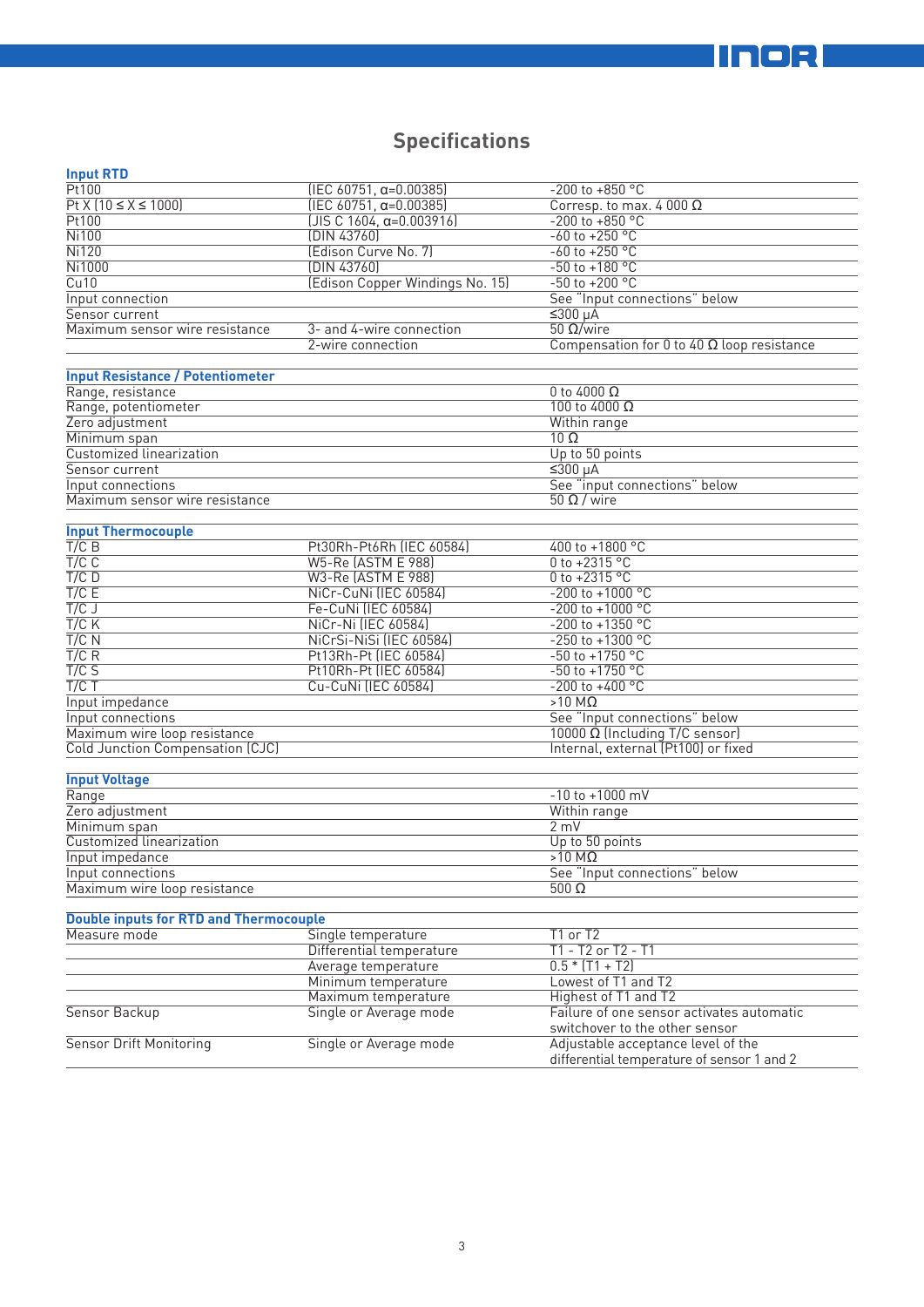

| <b>Output</b>                              |                       |                                                          |  |
|--------------------------------------------|-----------------------|----------------------------------------------------------|--|
| Output signal                              |                       | 4-20 mA, 20-4 mA or customized.                          |  |
|                                            |                       | Temperature linear for RTD & T/C                         |  |
| <b>HART</b> protocol                       |                       | HART 6                                                   |  |
| <b>HART</b> physical layer                 |                       | <b>FSK 1200</b>                                          |  |
| Representation                             |                       | T1 or T2 or Difference, Average, Min                     |  |
|                                            |                       | or Max of T1 and T2                                      |  |
| Update time                                |                       | Single input: ~300 ms; Double input: ~600 ms             |  |
| Resolution                                 |                       | $1.5 \mu A$                                              |  |
| Adjustable output filtering                |                       | Level 1 to 7                                             |  |
| Permissible load                           |                       | $635 \Omega$ @ 24 VDC incl. 250 $\Omega$ loop resistance |  |
| <b>NAMUR Compliance</b>                    |                       | Current limitations and failure currents                 |  |
|                                            |                       | acc. to NAMUR, NE 43                                     |  |
| <b>Sensor Isolation Monitoring</b>         |                       |                                                          |  |
| Detection of low sensor isolation          |                       | Adjustable acceptance level for                          |  |
|                                            |                       | minimum isolation                                        |  |
|                                            |                       |                                                          |  |
| <b>Sensor Drift Monitoring</b>             |                       |                                                          |  |
| Detection of deviation between two sensors |                       | Adjustable acceptance level for maximum                  |  |
|                                            |                       | deviation                                                |  |
|                                            |                       |                                                          |  |
| <b>Sensor Failure Effects</b>              |                       |                                                          |  |
| Output control acc. to NAMUR NE 43         |                       | Individual upscale/downscale action for Sensor           |  |
|                                            |                       | break, Sensor short-circuit, Sensor drift                |  |
|                                            |                       | (only double RTD or T/C) and Low sensor isolation        |  |
| Output control acc. to NAMUR NE 89         |                       | Individual upscale/downscale action for Maximum          |  |
|                                            |                       | sensor wire resistance exceeded, (>50 ohm per            |  |
|                                            |                       | wire for RTD and >10000 ohm loop resistance              |  |
|                                            |                       | for $T/C$                                                |  |
| Status information via HART communication  |                       |                                                          |  |
|                                            |                       | Sensor break, Sensor short-circuit, Sensor drift,        |  |
| acc. to NAMUR NE 107 and via ConSoft       |                       | Low sensor isolation and Sensor redundancy               |  |
|                                            |                       | switchover (Sensor backup)                               |  |
|                                            |                       |                                                          |  |
| <b>General data</b>                        |                       |                                                          |  |
| Line frequency rejection                   |                       | Selectable 50 Hz, 60 Hz or 50/60 Hz                      |  |
| Isolation                                  |                       | 1500 VAC, 1 min                                          |  |
| Ex-approval                                | R520X/R520XS          | ATEX: II 1G Ex ia IIC T6T4 Ga                            |  |
|                                            |                       | IECEx: Ex ia IIC T6T4 Ga                                 |  |
| Power supply, polarity protected           | R520/R520S            | 10 to 36 VDC, Standard power supply                      |  |
|                                            | R520X/R520XS          | 10 to 30 VDC, I.S. power supply                          |  |
|                                            |                       |                                                          |  |
| <b>Environment conditions</b>              |                       |                                                          |  |
| Ambient temperature                        | Storage               | $-40$ to $+85$ °C                                        |  |
|                                            | Operating             | $-20$ to $+70$ °C                                        |  |
| <b>Humidity</b>                            |                       | 5 to 95 %RH                                              |  |
| Vibration                                  |                       | Acc. to IEC 60068-2-6, test Fc, 10 to 2000 Hz, 10 g      |  |
| <b>Shock</b>                               |                       | Acc. to IEC-60068-2-31, test Ec                          |  |
| <b>EMC</b>                                 | Standards             | EN 61326-1:2006; EN 61326-3-1:2009, NAMUR                |  |
|                                            |                       | <b>NE 21</b>                                             |  |
|                                            | Immunity performance  | Criteria A, Surge test influence max. ±0.5 %             |  |
|                                            |                       | of span                                                  |  |
| <b>Housing</b>                             |                       |                                                          |  |
| Mounting                                   |                       | Rail acc. to DIN EN 50022, 35 mm                         |  |
| Material                                   |                       | PC/ABS, RoHS compliant                                   |  |
| Flammability acc. to UL                    |                       | VO/HB                                                    |  |
| Connection                                 | Single/stranded wires | Max. 1.5 mm <sup>2</sup> , AWG 16                        |  |
| Weight                                     |                       | 70q                                                      |  |
| Protection, housing / terminals            |                       | IP 20 / IP 00                                            |  |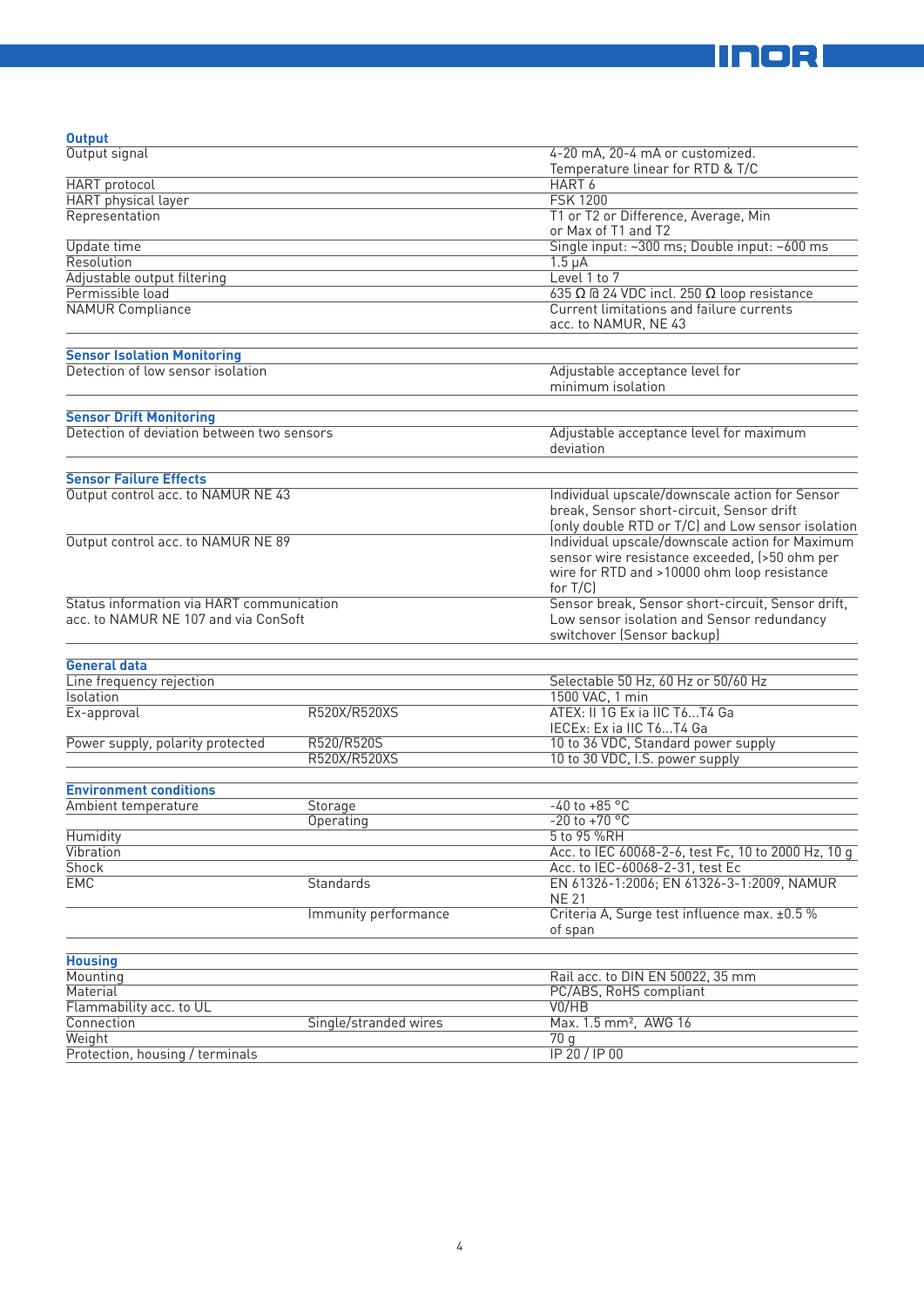

### **Accuracy and stability**

| Accuracy (reference 20 °C)       | RTD and Thermocouple                      | See table below                                       |
|----------------------------------|-------------------------------------------|-------------------------------------------------------|
|                                  | Resistance Digital accuracy <sup>1)</sup> | 0-1000 Ω: Max of $\pm 20$ mΩ or $\pm 0.020$ % of MV   |
|                                  |                                           | 1000-4000 Ω: ±0,025 % of MV or max 0,5 Ω              |
|                                  | Resistance Analog accuracy <sup>1)</sup>  | $\pm 0.03$ % of span                                  |
|                                  | Voltage Digital accuracy <sup>1)</sup>    | $±5\mu$ V or $±0,010$ % of MV                         |
|                                  | Voltage Analog accuracy <sup>1)</sup>     | $\pm 0.03$ % of span                                  |
| Temperature influence            | RTD and Thermocouple                      | See table below                                       |
|                                  | Resistance                                | $\pm 0.005$ % of span per °C                          |
|                                  | Voltage                                   | $\pm 0.005$ % of span per $^{\circ}$ C                |
| Cold Junction Compensation (CJC) |                                           | ±0.5 °C within ambient temperature                    |
|                                  |                                           | $-40$ to $+85$ °C                                     |
| Sensor wire influence            | RTD and Resistance, 2-wire                | Adjustable wire resistance compensation               |
|                                  | RTD and Resistance, 3-wire                | Negligible, with equal wire resistance                |
|                                  | RTD and Resistance, 4-wire                | Negligible                                            |
|                                  | Thermocouple and Voltage                  | Negligible                                            |
| Supply voltage influence         | Within specified limits                   | $\lt\pm0.001$ % of span per V                         |
| Long-term drift                  |                                           | Max of $\pm 0.01$ °C or $\pm 0.01$ % of span per year |
|                                  |                                           |                                                       |

 $\overline{1}$  Total accuracy = Sum of digital and analog accuracy, calculated as an RMS (Root Mean Square) value

# **Accuracy specifications and minimum spans for RTD and Thermocouples**

### **Conformance level 95 % (2**σ**)**

| Input type            | <b>Temperature range</b>     | Minimum span   | Accuracy                                           | <b>Temperature Influence</b>          |
|-----------------------|------------------------------|----------------|----------------------------------------------------|---------------------------------------|
|                       |                              |                | Maximum of:                                        | (Deviation from ref. temp. 20 °C)     |
| RTD Pt100             | $-200$ to $+850$ °C          | $10^{\circ}$ C | $\pm 0.1$ °C or $\pm 0.05$ % of span               | $\pm 0.005$ % of span per °C          |
| RTD PtX <sup>11</sup> | Corresp. to max. 4 $k\Omega$ | $10^{\circ}$ C | $\pm 0.1$ °C or $\pm 0.05$ % of span               | $±0.005$ % of span per °C             |
| RTD Ni100             | $-60$ to $+250$ °C           | $10^{\circ}$ C | $\pm 0.1$ °C or $\pm 0.05$ % of span               | $\pm 0.005$ % of span per $\degree$ C |
| <b>RTD Ni 120</b>     | $-60$ to $+250$ °C           | $10^{\circ}$ C | $\pm 0.1$ °C or $\pm 0.05$ % of span               | $\pm 0.005$ % of span per $\degree$ C |
| <b>RTD Ni 1000</b>    | $-50$ to $+180$ °C           | $10^{\circ}$ C | $\pm 0.1$ °C or $\pm 0.05$ % of span               | $±0.005$ % of span per °C             |
| RTD Cu10              | $-50$ to $+200$ °C           | 83 °C          | $\pm 1.5$ °C or $\pm 0.1$ % of span                | $\pm 0.01$ % of span per °C           |
| $T/C$ type $B$        | +400 to +1800 $^{\circ}$ C   | 700 °C         | $\pm$ 1 °C or $\pm$ 0.1 % of span <sup>2)</sup>    | $\pm 0.005$ % of span per °C          |
| $T/C$ type $C$        | 0 to $+2315$ °C              | 200 °C         | $\pm$ 1 °C or $\pm$ 0.1 % of span <sup>2)</sup>    | $±0.005$ % of span per $°C$           |
| $T/C$ type $D$        | 0 to $+2315$ °C              | 200 °C         | $\pm 1$ °C or $\pm 0.1$ % of span <sup>2)</sup>    | $±0.005$ % of span per °C             |
| $T/C$ type $E$        | $-200$ to $+1000$ °C         | 50 °C          | $\pm 0.25$ °C or $\pm 0.1$ % of span <sup>2)</sup> | $\pm 0.005$ % of span per $\degree$ C |
| $T/C$ type $J$        | $-200$ to $+1000$ °C         | 50 °C          | $\pm 0.25$ °C or $\pm 0.1$ % of span <sup>2)</sup> | $\pm 0.005$ % of span per $\degree$ C |
| $T/C$ type $K$        | $-200$ to $+1350$ °C         | 50 °C          | $\pm 0.25$ °C or $\pm 0.1$ % of span <sup>2)</sup> | $\pm 0.005$ % of span per $\degree$ C |
| $T/C$ type $N$        | $-100$ to $+1300$ °C         | 100 °C         | $\pm 0.25$ °C or $\pm 0.1$ % of span <sup>2)</sup> | $\pm 0.005$ % of span per $\degree$ C |
| $T/C$ type $N$        | $-250$ to $-100$ °C          | 100 °C         | $\pm$ 1 °C <sup>2]</sup>                           | $\pm 0.05$ % of span per $\degree$ C  |
| $T/C$ type $R$        | $-50$ to $+1750$ °C          | 300 °C         | $\pm$ 1 °C or $\pm$ 0.1 % of span <sup>2)</sup>    | $±0.005$ % of span per °C             |
| $T/C$ type S          | $-50$ to $+1750$ °C          | 300 °C         | $\pm 1$ °C or $\pm 0.1$ % of span <sup>2)</sup>    | $\pm 0.005$ % of span per $\degree$ C |
| $T/C$ type $T$        | $-200$ to $+400$ °C          | 50 °C          | $\pm 0.25$ °C or $\pm 0.1$ % of span <sup>2)</sup> | $\pm 0.005$ % of span per $\degree$ C |
|                       |                              |                |                                                    |                                       |

1)  $(10 \le X \le 1000)$  2) CJC error is not included